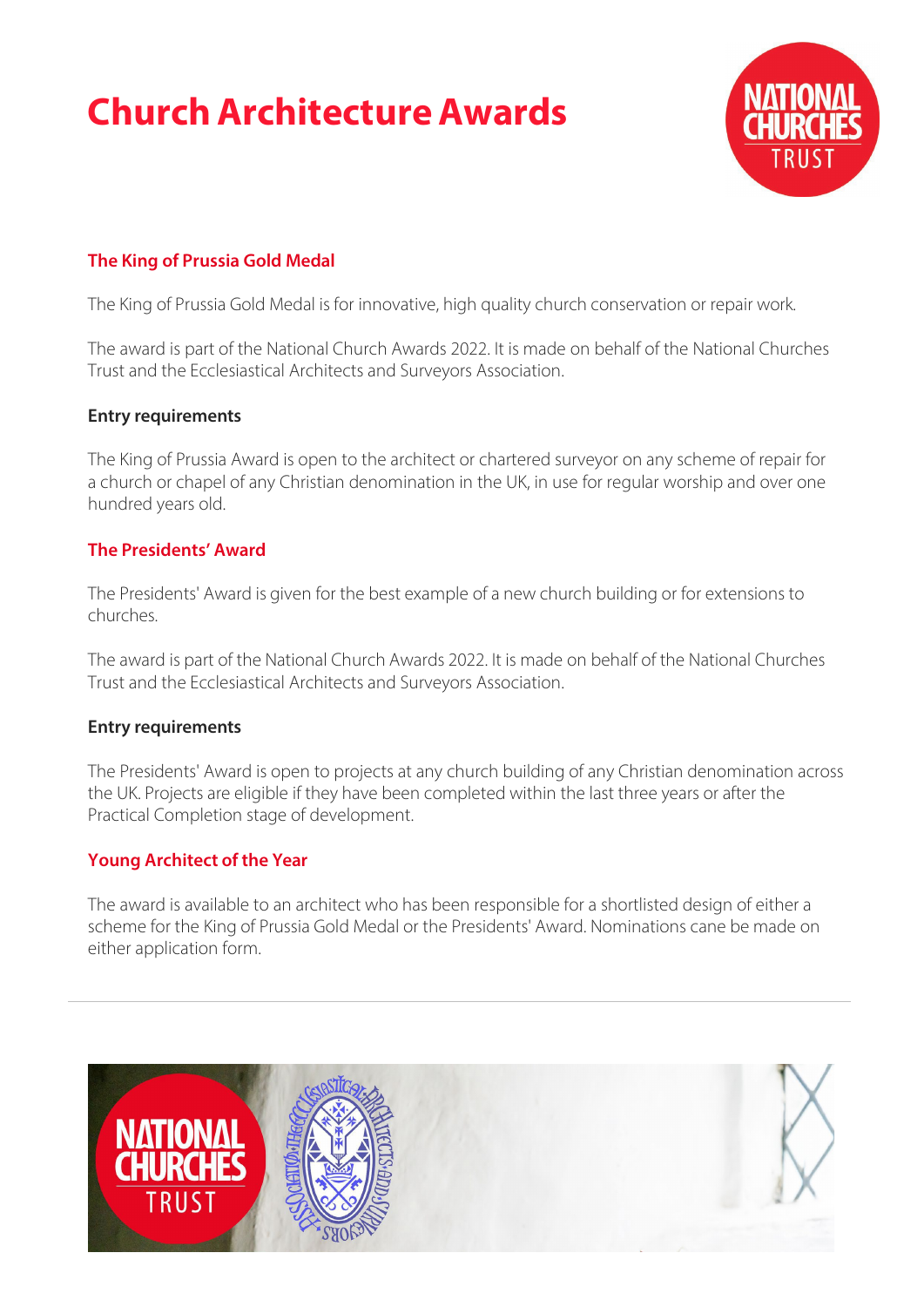# **Submission and judging process for all awards**

- You will need to start your submission with a title, brief description.
- You will need to upload at least 5 images on the submission page.
- Then, to apply you will need to complete the detailed submission form.
- As part of the form you will need to upload at least one plan /drawing of the project.
- You will also be able to upload a video.
- You will be able to amend your submission up until the closing date.

Overleaf are the questions, so that you can prepare your answers offline. Some questions are mandatory (marked with an asterisk), others are not. Some have a word limit, which is listed here.

Submission link: <https://www.zealous.co/nationalchurchestrust/opportunity/King-of-Prussia-Gold-Medal/>

## **You can nominate your church or project for more than one award.**

Some of the questions are similar across different categories.

We recommend that you download the guidelines / questions first and prepare your information before uploading them, then you will have the information for a second form. You can access each of the categories from our National Churches Awards 2022 page.